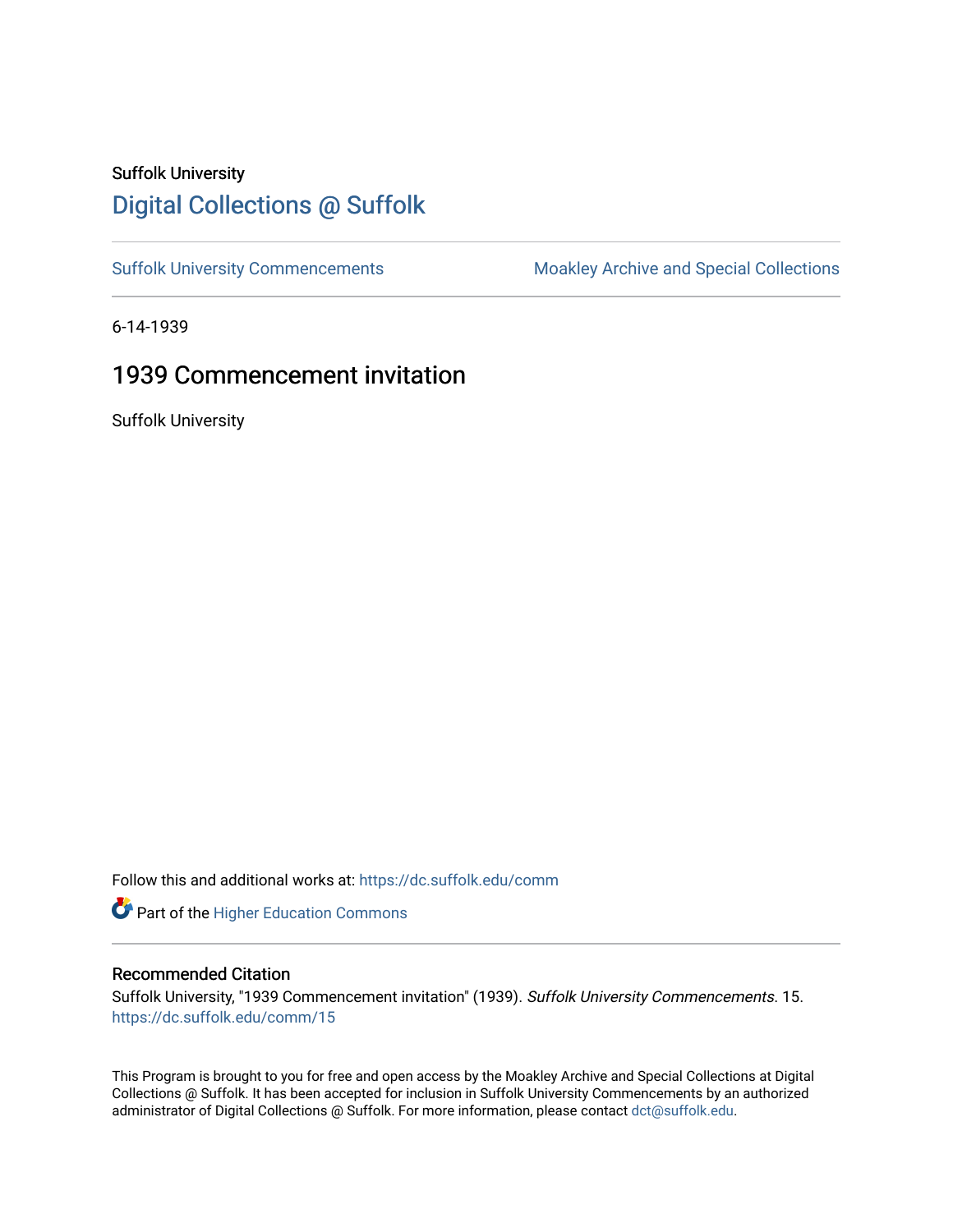### The Faculty and Senior Class  $\Omega$

Suffolk University request the honor of your presence at the

Commencement Exercises to be held on the evening of Thursday, the fifteenth of June nineteen hundred and thirty-nine at eight o'clock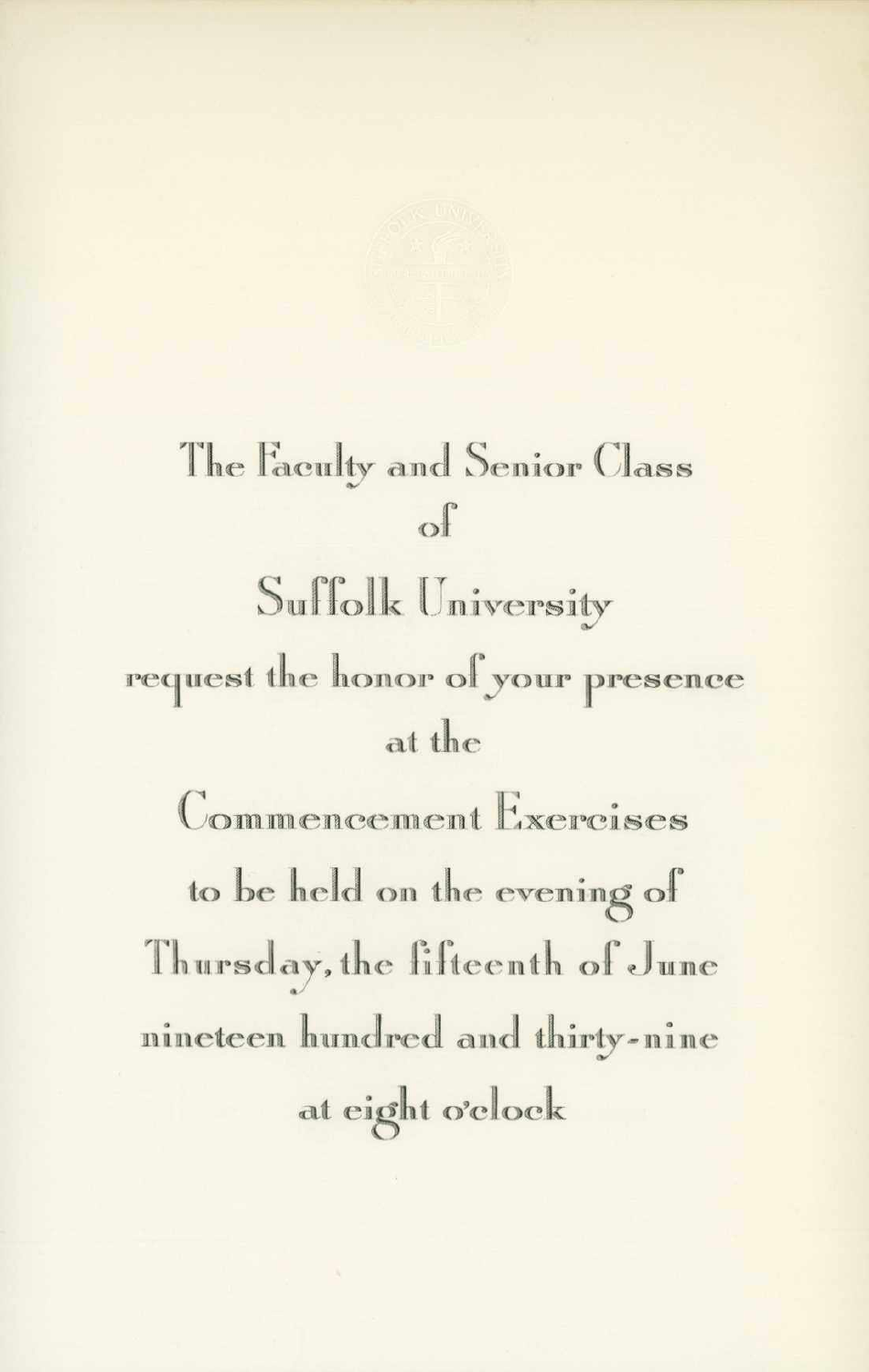Suffolk University Commencement Exercises June 15th, 1939 8 o'clock University Auditorium Temple Street Boston, Massachusetts

Admit One